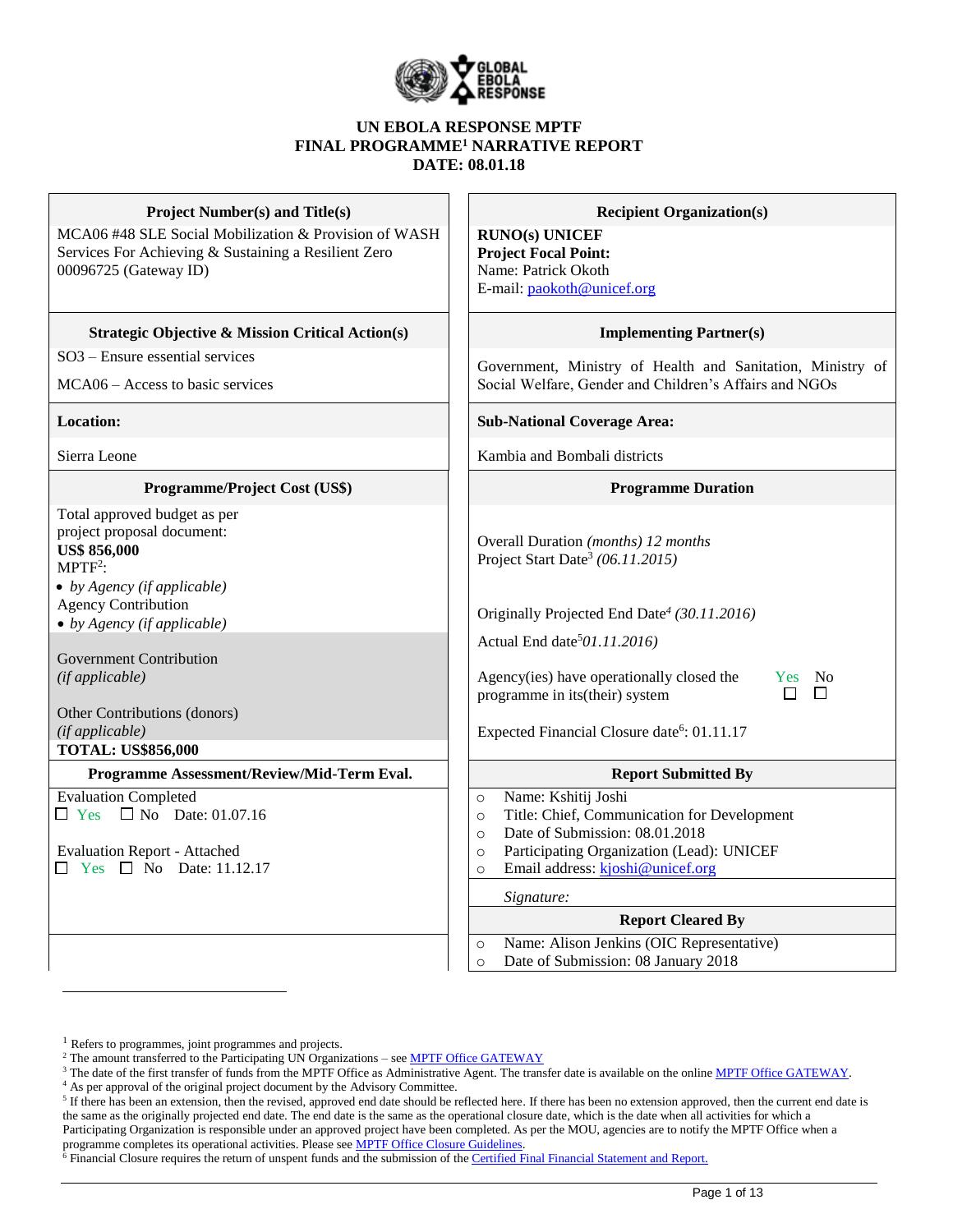| Participating Organization (Lead): UNICEF<br>Email address: aljenkins@unicef.org |
|----------------------------------------------------------------------------------|
| Signature:                                                                       |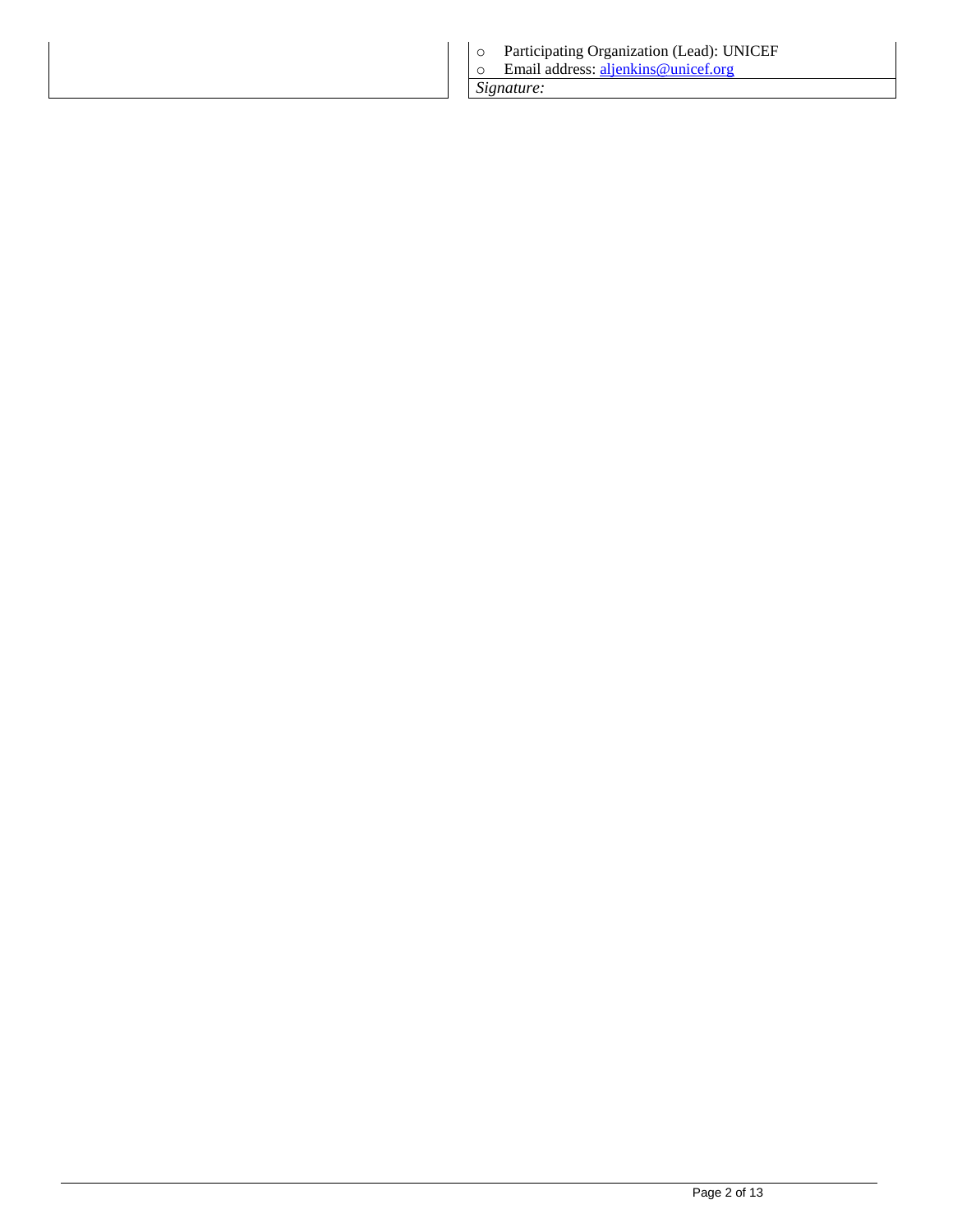| Project Proposal Title: Social mobilization and provision of WASH services for achieving and sustaining a resilient zero in Sierra Leone |                                                                                                                                                                                 |                                     |                                                 |                                                                                 |                                           |                                 |
|------------------------------------------------------------------------------------------------------------------------------------------|---------------------------------------------------------------------------------------------------------------------------------------------------------------------------------|-------------------------------------|-------------------------------------------------|---------------------------------------------------------------------------------|-------------------------------------------|---------------------------------|
| Strategic Objective to which the project<br>contributed                                                                                  | Building on the foundation for recovery through effective community engagement and the provision of comprehensive package of WASH facilities to communities and<br>institutions |                                     |                                                 |                                                                                 |                                           |                                 |
| MCA [Access to basic services] 7                                                                                                         |                                                                                                                                                                                 |                                     |                                                 |                                                                                 |                                           |                                 |
| <b>Output Indicators</b>                                                                                                                 | <b>Geographical Area</b>                                                                                                                                                        | Target <sup>8</sup>                 | <b>Budget</b>                                   | Final<br>Achievements                                                           | <b>Means</b> of<br>verification           | Responsable<br>Organization(s). |
| <b>Community Engagement</b>                                                                                                              |                                                                                                                                                                                 |                                     |                                                 |                                                                                 |                                           |                                 |
| 1. Number of chiefdoms /wards with<br>established and functional Rapid Response<br>Teams                                                 | Bombali, Tonkolili, Kambia, Port<br>Loko and Kailahun                                                                                                                           | 75 chiefdoms                        | US\$ 200,000<br><i>(including)</i><br>programme | 56 chiefdoms                                                                    | Monitoring<br>reports                     | UNICEF/MOHS/<br><b>DHMT</b>     |
| 2. Number of community structures including<br>VDCs trained                                                                              | Bombali, Tonkolili, Kambia, Port<br>Loko and Kailahun                                                                                                                           | 139 VDCs (in Kambia<br>and Bombali) | management<br>and<br>monitoring)                | 426 VDCs (in<br>Bombali,<br>Tonkolili,<br>Kambia, Port<br>Loko and<br>Kailahun) | Training reports                          | UNICEF/MOHS/<br><b>DHMT</b>     |
| 3. Percentage of VDCs that have developed<br>Community Action Plans                                                                      | Bombali, Tonkolili, Kambia, Port<br>Loko and Kailahun                                                                                                                           | 100%                                |                                                 | $100\%$                                                                         | Monitoring of<br>CAP reports              | UNICEF/MOHS/<br><b>DHMT</b>     |
| 4. Percentage of social mobilizers and youths<br>trained in hotspot communities on key<br>messages and participatory approaches          | Bombali, Tonkolili, Kambia, Port<br>Loko and Kailahun                                                                                                                           | 100%                                |                                                 | 100%                                                                            | Training reports<br>Monitoring<br>reports | UNICEF/MOHS/<br><b>DHMT</b>     |

 $\overline{a}$ 

<sup>7</sup> Project can choose to contribute to all MCA or only the one relevant to its purpose.

<sup>8</sup> Assuming a ZERO baseline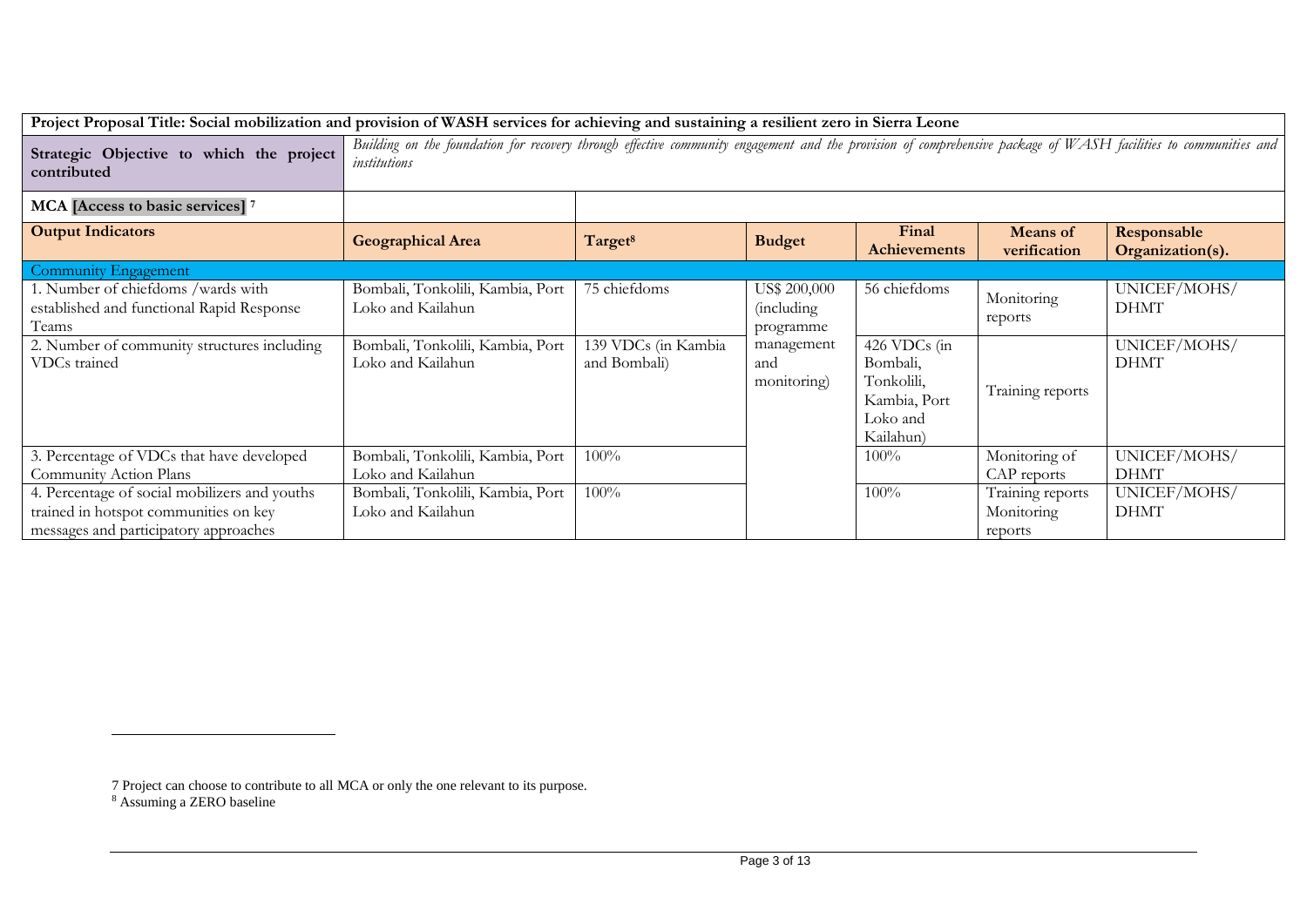| <b>WASH</b>                                    |                 |                          |                                                                             |                                                                                                                                                                                                                           |                                  |                             |
|------------------------------------------------|-----------------|--------------------------|-----------------------------------------------------------------------------|---------------------------------------------------------------------------------------------------------------------------------------------------------------------------------------------------------------------------|----------------------------------|-----------------------------|
| 1. Number of health care facilities supported; | Bombali, Kambia | 7 health care facilities | US\$ 550,000<br>(including<br>programme<br>management<br>and<br>monitoring) | An estimated<br>population of<br>$10,500$ people<br>within the<br>catchment areas<br>accessed health<br>care facilities<br>with functional<br>WASH services<br>as per the new<br>national WASH<br>in health<br>standards. | Routine<br>monitoring<br>reports | UNICEF/MOHS/<br><b>DHMT</b> |

| 2. Number of schools with WASH facilities as      | Bombali, Kambia | 10 public primary      | Over 2,000      |            | UNICEF/MEST/ |
|---------------------------------------------------|-----------------|------------------------|-----------------|------------|--------------|
| per Government of Sierra Leone guidelines         |                 | schools                | children are    |            | <b>MOWR</b>  |
|                                                   |                 |                        | benefiting from |            |              |
|                                                   |                 |                        | child friendly  | Monitoring |              |
|                                                   |                 |                        | WASH facilities | reports    |              |
|                                                   |                 |                        | in 10 primary   |            |              |
|                                                   |                 |                        | schools.        |            |              |
|                                                   |                 |                        |                 |            |              |
| 3. Number of wastage management facilities        | Bombali, Kambia | See above based on the | Wastage         |            | UNICEF/MEST/ |
| constructed / installed in health and educational |                 | need                   | management      |            | <b>MOHS</b>  |
| institutions                                      |                 |                        | facilities have |            |              |
|                                                   |                 |                        | been            | Monitoring |              |
|                                                   |                 |                        | implemented     | reports    |              |
|                                                   |                 |                        | alongside       |            |              |
|                                                   |                 |                        | sanitation      |            |              |
|                                                   |                 |                        | facilities      |            |              |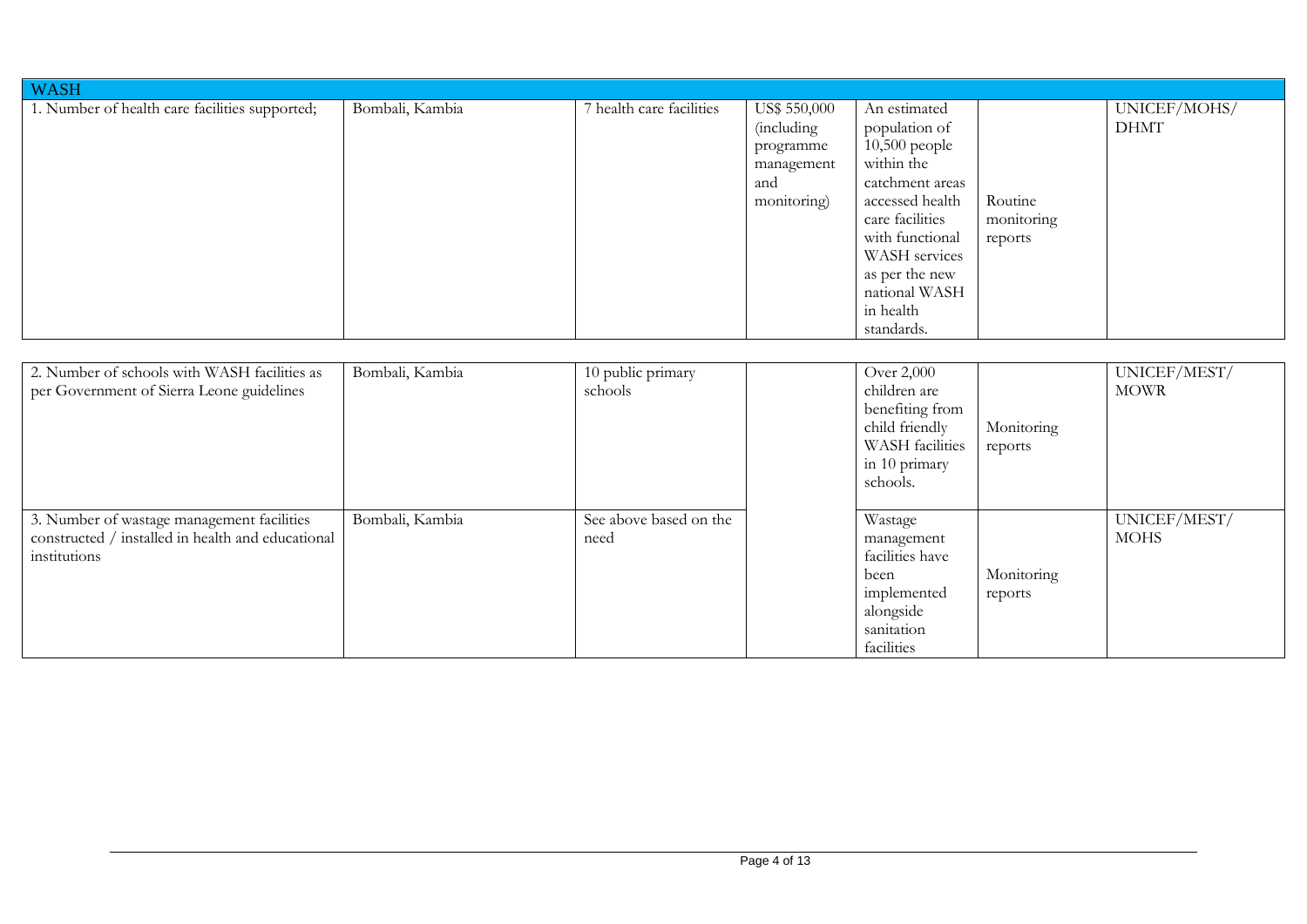#### **PROJECT/PROPOSALRESULT MATRIX**

| $MCA$ $\vert$ $\vert$                                                                       |                                                               |                                                            |                                                                        |                                                                      |                          |                                |
|---------------------------------------------------------------------------------------------|---------------------------------------------------------------|------------------------------------------------------------|------------------------------------------------------------------------|----------------------------------------------------------------------|--------------------------|--------------------------------|
| <b>Effect Indicators</b>                                                                    | Geographical Area<br>(where the project directly<br>operated) | Baseline <sup>9</sup><br>In the exact area of<br>operation | Target                                                                 | Final<br>Achievements                                                | Means of<br>verification | Responsible<br>Organization(s) |
| Resilient communities having improved<br>access to basic health and educational<br>services | Bombali, Tonkolili, Kambia, Port<br>Loko and Kailahun         | $\bf{0}$                                                   | 139<br>communities<br>7 health<br>facilities<br>$10$ public<br>schools | 426<br>communities<br>7 health<br>facilities<br>10 public<br>schools | Monitoring<br>reports    | UNICEF/MOHS/<br><b>DHMT</b>    |
|                                                                                             |                                                               |                                                            |                                                                        |                                                                      |                          |                                |

 $\overline{a}$ 

<sup>&</sup>lt;sup>9</sup> If data is not available, please explain how it will be collected.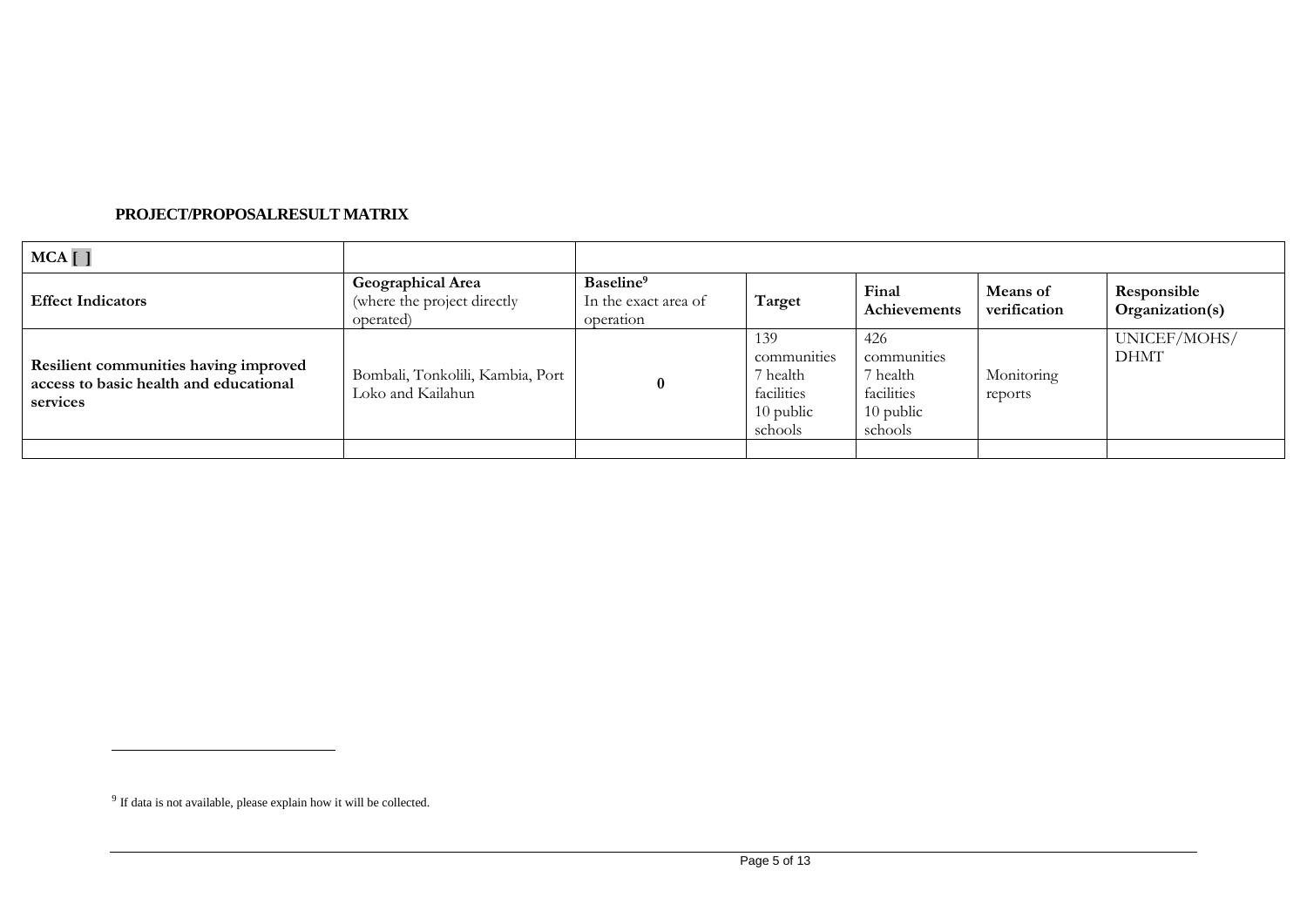#### **FINAL PROGRAMME REPORT FORMAT**

#### **EXECUTIVE SUMMARY**

This report submitted to UNDP is for the "Sierra Leone Social Mobilization & Provision of WASH Services For Achieving & Sustaining a Resilient Zero project", which was implemented by UNICEF Sierra Leone in five target districts<sup>10</sup> to support Resilient Zero. This report covers project activities implemented between 6 November 2015 and 1 November 2016. Out of the funded amount of USD \$856,000; a total of USD \$679,149.54 was utilized for the two components. For WASH services, the project target was the provision of WASH services to seven health care facilities, ten primary schools and the rehabilitation of five water sources in quarantined communities in Kambia and Bombali.

The UNICEF WASH programme worked with two national non-governmental organizations and achieved the following results:

- Increased access to sanitation for an estimated population of 12,000 in 10 communities through the community led total sanitation approach.
- An estimated 1,250 people are accessing safe drinking water from five rehabilitated hand dug wells.
- An estimated 10,500 within the catchment population are accessing seven health care facilities provided with comprehensive WASH services.
- 200 children are benefiting from child friendly WASH services in 10 primary schools supported by the project.

Guided by the national strategy to get to zero Ebola cases, and the national recovery strategy, the project integrated community engagement as an inherent component in getting to – and maintaining – zero, and to facilitate better results for programme delivery by promoting convergence and equity at community level. The project established and strengthened community platforms to organize individuals, community networks, civic and religious groups, and others, in a more sustainable structure. They were able to work collaboratively to enable dialogue that allows communities, especially the marginalized, to speak out, express their aspirations and concerns, and participate in the decisions that affect them.

The project was implemented within the framework of the early recovery programme and anchored on the existing post-Ebola Virus Disease (EVD) outbreak community support structures and within the existing government promotion of sustainability. The working arrangement greatly enhanced community participation and ownership and led to marked involvement of the community in improving the status of their water sources, public institutions and general community sanitation, particularly the reduction of open defecation. All these community efforts in addition to UNICEF and government inputs greatly influenced and improved hygiene practices, consumption of safe drinking water and reduced open defecation which resulted in improved and equitable use of safe drinking water, sanitation and improved hygiene practices. The improvement of WASH services in public institutions (schools and health care facilities) has greatly contributed to compliance with infection prevention and control requirements which are prerequisite for resilient zero.

-

<sup>10</sup> Original districts: Kambia and Bombali.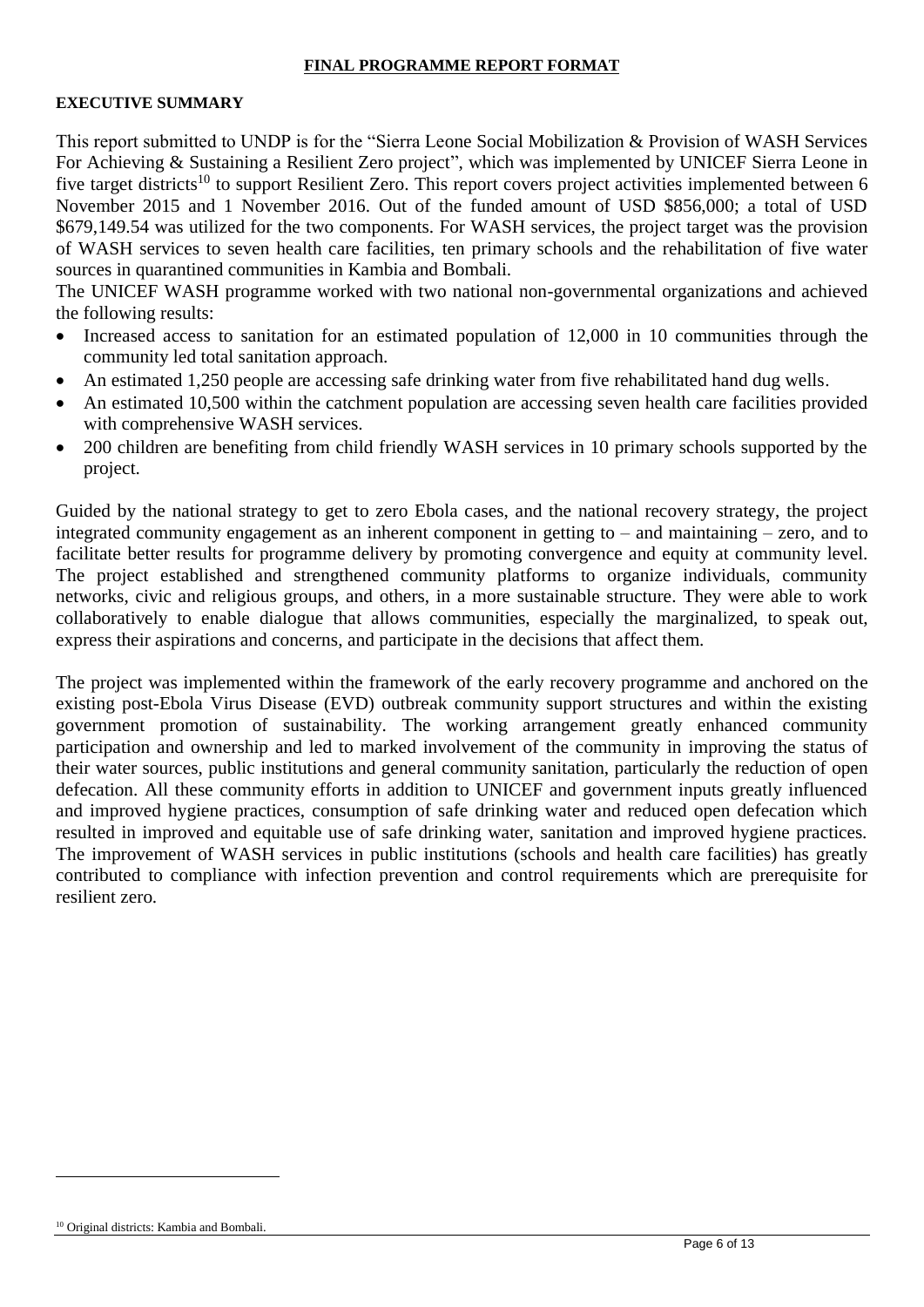#### **Background and Situational Evolution**

Sierra Leone is progressively recovering from a devastating EVD outbreak. The EVD outbreak caused disruption to regular rural WASH services which led to some communities which had been declared open defecation free (ODF) relapsing to open defecation (OD). Various water supply sustainability mechanisms that had been put in place became dysfunctional. Specific activities like household treatment, which had been sanctioned by the Government, stalled as most of the consumables such as chlorine tablets / kegs were diverted to the EVD response.

Sierra Leone is among the countries that did not meet the Millennium Development Goals (MDGs) targets, notably MDG 7 on ensuring sustainable access to safe drinking water and basic sanitation. Sierra Leone had set targets of 74 per cent of the population with access to improved water sources and 66 per cent of the population with access to sanitation. However, the country only managed to reach 63 per cent and 13 per cent for water and sanitation respectively (Joint Monitoring Programme (JMP) 2015). For Sierra Leone to now meet the Sustainable Development Goal (SDG) 6 on ensuring access to water and sanitation for its rural population, 3.1 million people (based on 3,133 water points per year times 250 people per water point) must gain access to safe water points while 5.6 million people must have access to improved sanitation (translating into the construction of 280,179 improved latrines per year) by 2030. Large inequalities exist between urban and rural communities with regard to current access to safe water sources and sanitation. According to 2015 national population data, the population of Sierra Leone is estimated at 7,075,641 people, of whom 1,050,301 lives in urban areas (Western Area urban). The rural population, including Western Area rural, is estimated at 6,025,340 people.

Lack of access to WASH services contributes significantly to children's survival and development, and the majority of vulnerable children in Sierra Leone live under constant challenging environmental contexts. In Sierra Leone, vulnerable populations include EVD outbreak-related orphans, and poor families in rural and urban slum areas in Freetown and in other provincial cities or major towns. According to the 2015 'A Promise Renewed Report', Sierra Leone remains one of the five countries with the highest under-five mortality rates in the world. Malaria, respiratory and diarrheal diseases are among the leading causes of death for the country's children under-five<sup>11</sup>. Undernutrition is a serious problem in Sierra Leone: over 12 per cent of children under-five are underweight and 29 per cent are stunted (National Nutrition Survey 2014). Malnutrition contributes directly or indirectly to almost half of the underlying causes of child deaths. These illnesses are closely linked to the water and sanitation situation in Sierra Leone and leaving children to continue living in this setting is likely to sustain underdevelopment.

#### **Narrative section:**

**Key Achievements:**

#### o **Resilient communities having improved access to basic health and educational services**

All project outputs both in the communities and public institutions (health and schools) were achieved and are currently functional and being used.

The community engagement interventions focussed primarily around preparedness and response and have contributed to resilience across 426 communities through the Village Development Committees (VDCs). These communities not only contributed to maintaining zero Ebola status by sustaining key preventive behaviours but also supported increasing demand for health and education services in the post-Ebola recovery phase. The VDCs were engaged during the re-opening of schools to encourage parents to send their children, especially girls, back to school. They have also been actively involved during the various health campaigns to create demand and increase service uptake.

The provision of comprehensive WASH services (community sanitation, WASH in school

-

<sup>11</sup> [UN Inter-agency Group for Child Mortality Estimation](http://www.childmortality.org/index.php?r=site/graph) (2015)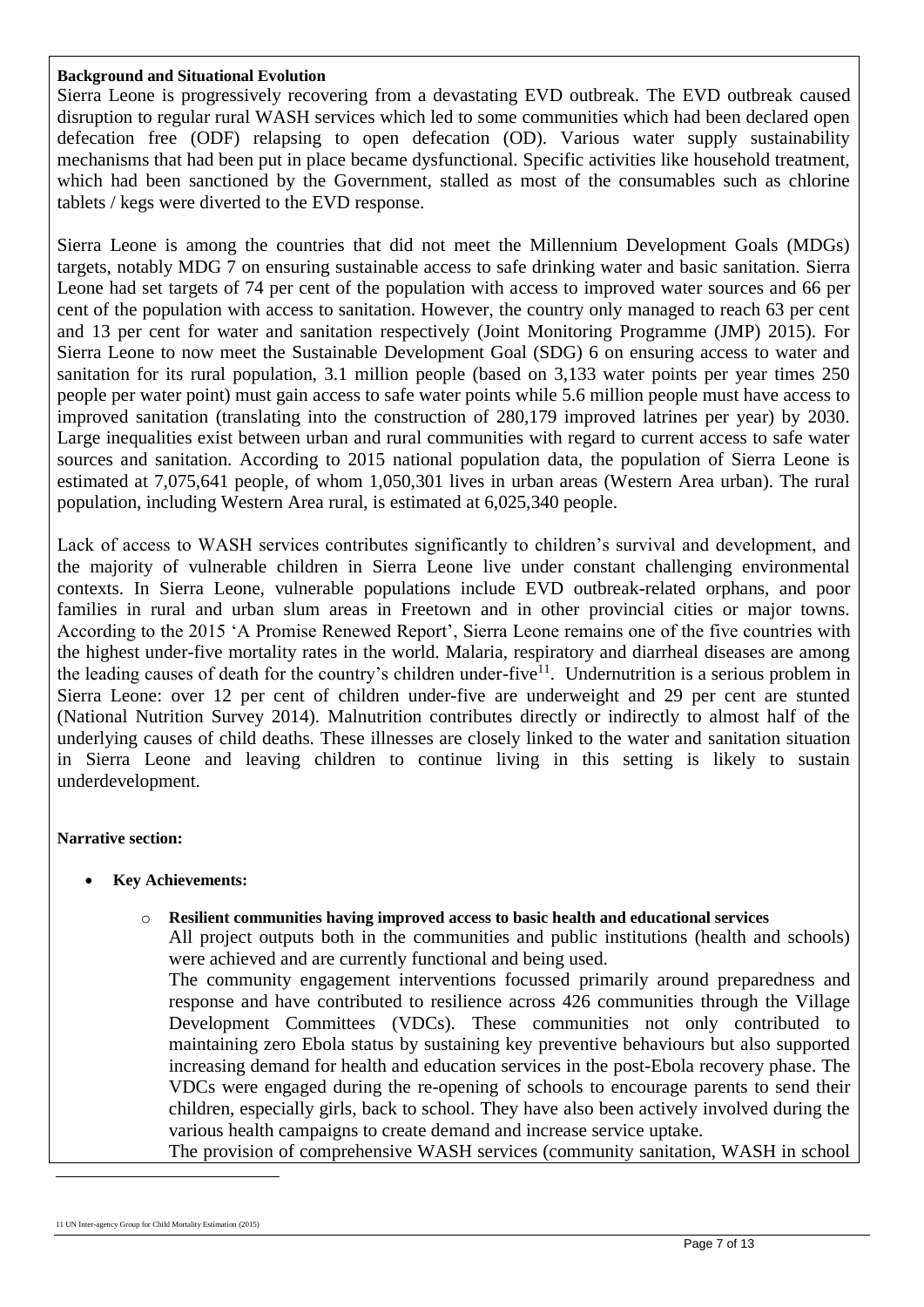and health care facilities and community water supply) in these communities greatly contributed to the overall behaviour change being observed currently. All targeted ten communities have been declared ODF and the population now have increased access to household sanitation latrines through the community led total sanitation approach. The project improved five water sources within the ODF communities as a reward for their behaviour changes but also to increase access to safe drinking water for the population. The five hand-dug wells (two new constructions and three rehabilitations of exiting dysfunctional wells) are functional and safely managed by community members. Through the project support, an estimated population of 10,500 people are now receiving health care services from the seven health care facilities with improved WASH services. The health care facilities were provided with a safe water supply, and improved toilets and waste management facilities as per the WASH in health standards. The project provides five primary schools with comprehensive child friendly WASH services which are now benefiting at least 2,000 children (980 boys and 1,020 girls).

#### o **COMMUNITY ENGAGEMENT**

#### **Output 1: 56 Chiefdoms established rapid response teams for outbreak response and preparedness**

The grant was used to strengthen community engagement as part of the rapid response initiated following the EVD case in Tonkolili in early 2016. A range of interventions including mass mobilization using media, and the engagement of over 30 key stakeholders, especially Paramount Chiefs, local council members and religious leaders were conducted. Following these, chiefdom level community dialogues were conducted across the districts to ensure community support to the response and adaptation and adherence to preventive behaviours. This was extremely important since there were wide spread (false) rumours that the Ebola case was misdiagnosed. UNICEF supported the activation of the district Social Mobilization Pillar and deployed over 150 social mobilisers and 100 community health workers (CHWs) in all 11 chiefdoms in close partnership with local civil society organizations and women and youth networks.

Similar interventions were also conducted across Kambia, Bombali and Port Loko districts guided by the surveillance information of potential contacts linked to the Tonkolili case. The integrated rapid response teams comprising of social mobilizers and surveillance officers were deployed in each chiefdom for this. Cross-border meetings were conducted with Liberia to ensure adequate information sharing for potential threat.

In response to the EVD threat from Guinea and a suspected case from Kailahun (that was eventually declared negative) a high level Rapid Response Team from the national level led by the Chief Medical Officer and including the Director of Health Education Division visited the district in the first 48 hours as per the national standard operating procedures. The rationale was to heighten alert on the positive cases across the border and assess the readiness of the district to respond to any eventuality. District, mobile teams were constituted and assigned for community engagement in specified geographical locations, especially around bordering communities.

During the Tonkolili district case response, to strengthen district and field social mobilization and community engagement interventions the district social mobilization and national teams were provided with vehicles to improve field support and monitoring of activities. This ensured better coordination of partners in the district, facilitated district specific social mobilization and community engagement planning and rapid response in the eventuality of a spike in cases at sub-district level. These vehicles also served as mobile public address units.

The planning assumption at the time of development of the proposal was a 'worst case scenario' in which 75 (50%) of the total 149 Chiefdoms in Sierra Leone may be affected by an Ebola outbreak. Fortunately only 56 Chiefdoms were affected or faced an eminent threat of an Ebola outbreak during the project period. Hence project interventions were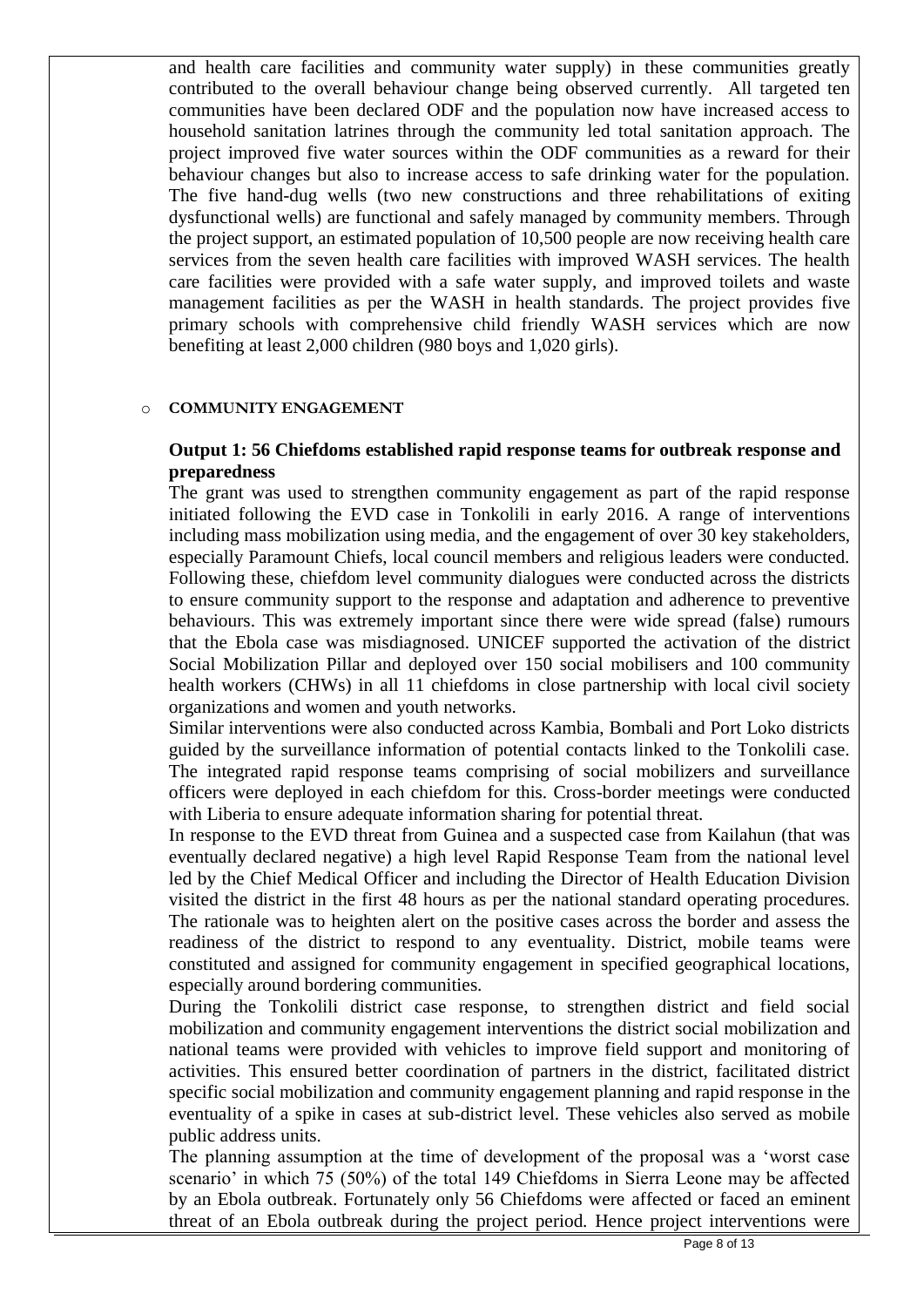limited to those 56 Chiefdoms only.

## **Output 2: 56 Chiefdom taskforces and 426 VDCs were trained for outbreak response and preparedness**

During the reporting period a comprehensive mapping of VDCs across the country was completed. Following sustained advocacy with the traditional leaders, especially the Paramount Chiefs, the CHWs have been included as a member of the VDCs along with a representative from the Peripheral Health Unit (PHU) Facility Management Committees. Together they serve as a bridge between the health and education services and communities and also guide the VDC members on priority health issues, including outbreaks, in the respective areas. Across five districts over 6,400 VDC members along with other stakeholders underwent orientation for outbreak response and preparedness.

Monitoring and supervisory visits to observe field activities conducted by district and community teams were conducted by UNICEF Communication for Development (C4D) specialists and the chair of the national social mobilization pillar. They also contributed to building capacity of community stakeholders and social mobilisers, and monitoring of partners' activities and progress.

#### **Output 3: 426 VDCs developed Community Action Plans for outbreak response and preparedness**

As part of the outbreak response in Tonkolili and Kambia and preparedness activities in Port Loko, Bombali and Kailahun district, the VDCs played a crucial role in identifying challenges to rapid response like handwashing buckets, thermometers, phone and torch lights for quarantined people and security personnel. Across five districts over 426 VDCs together with other stakeholders were dully engaged on the plan, focus, aim and ownership modalities.

Detailed community action plans (CAP) were prepared by each VDC involving high risk community members, particularly those involved in conducting funerals, traditional healers and midwives and home care-givers (often women who are in charge of familial care and funerals). A key focus in the CAPs from these districts was to engage the community stakeholders and influencers to trace and track the contacts. The engagement of traditional and religious leaders was also critical in ensuring community support for the ring vaccination conducted in the relevant chiefdoms. Information, education and communication (IEC) materials were pre-positioned and made available at district level for the SM pillar partners to use in the field.

## **Output 4: 100% social mobilizers and youth trained during outbreak response and preparedness**

Youth engagement was an integral part of the community engagement process for rapid response and community level action planning. In partnership with Restless Development, UNICEF mobilized and engaged young people at community level to be part of the integrated rapid response teams, especially to trace missing contacts. As part of 'roving teams', young people conducted theatre performances at prominent market places and transportation hubs to create awareness about the threat of Ebola and preventive behaviours. In Kambia youth teams were also part of the special mobilizers deployed for cross border mobilization and monitoring.

In addition to these, UNICEF engaged young people through its SMS-based youth and civic engagement platform, U-Report. Regular polls were conducted during the outbreak response period to gauge the knowledge and awareness levels and sentiments of young people. The response proved to be an effective barometer on community perceptions and attitudes and guided the messaging.

#### o **WASH**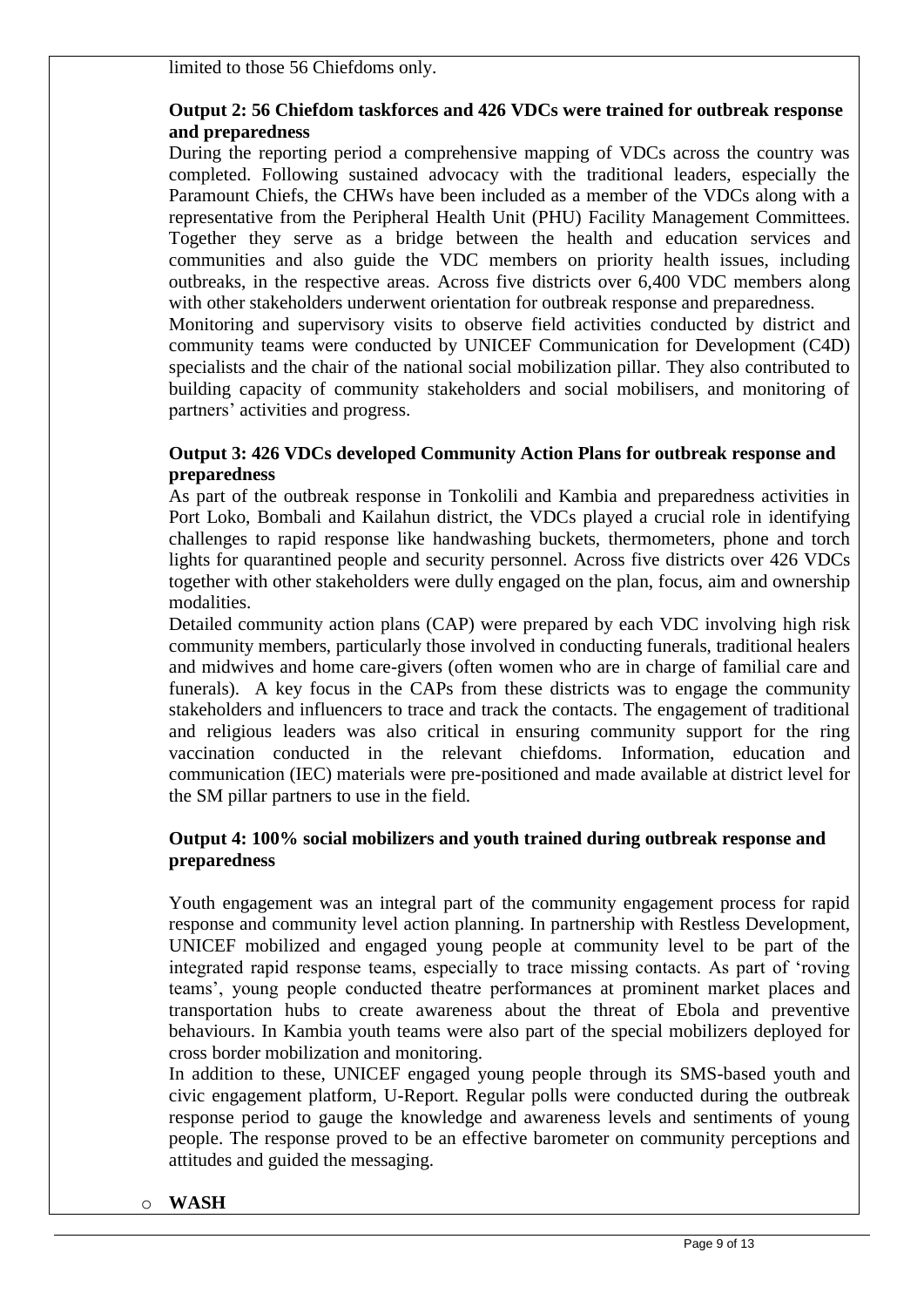### **Output 1: 10 communities consisting of an estimated 1,250 people declared Open Defecation Free.**

All targeted communities (10) were triggered and are now ODF. The programme trained 20 natural leaders (two per each community) and 10 facilitators on quality triggering. All communities were reached with hygiene awareness messages. The triggering process was undertaken in two phases: pre-triggering and actual triggering. Pre-triggering involved establishing relationships and this enabled facilitators to enter the community. The trained facilitators visited the respective communities, met the local leaders to determine the level of their readiness and to get an idea of the size of the village and population. The intervention communities were selected by the communities themselves on the basis of village size, prevalence of diarrhoea, toilet coverage (OD), social cohesion, no history of subsidy, and defined leadership and being a settled village, among other factors. Pretriggering was followed by actual triggering which focused on sanitation situation analysis. The project mainstreamed sanitation activities into district health management team activities, with the environmental health superintendent as the focal point to continue supporting post open defection monitoring. The focal point is expected to share the monitoring report with district council monitoring and evaluation focal points as well as provide feedback to WASH partners during district WASH coordination meeting. UNICEF leveraged the monitoring support of the project activities with resources from other donors in the geographical area to ensure continued monitoring and follow-up plans. The resources, which included motorcycles, have enabled the sanitation focal points to conduct spot check visits to project areas, particularly to observe any relapse to open defecation and improvements of basic latrines to construction of hygienic toilets.

## **Output 2: 1,250 people provided with safe drinking water from five constructed/rehabilitated water sources**

In collaboration with the Government, the construction and rehabilitation of the targeted five water sources within the ODF communities were completed and they are functional. The project trained ten caretakers and five hand pump mechanics on operations, maintenance and management of water sources. These resource persons were identified by their respective communities to support the management and functionality of the five completed water sources. This group of people have been linked with VDCs to ensure accountability and ownership.

Based on previous experiences on hand pump management, UNICEF in collaboration with the Government is working on restoring community-based operation and maintenance mechanisms which were adversely affected by the EVD outbreak. UNICEF is supporting various communities to restore the community-based financing mechanism (village saving schemes), particularly to help pay for minor repairs and routine maintenance. Consultations with the Ministry of Water Resources (MoWR) and district councils are ongoing on how to promote the interest of local traders in developing a hand pump spare parts business by local traders, specifically hardware and motor bikes spare parts.

### **Output 3: Estimated 10,500 people are accessing health care services from seven facilities provided with WASH facilities**

All the targeted seven PHU facilities were provided with comprehensive WASH services as per the new WASH in health standards. The new standards included mandatory provision of running water, construction of sanitation facilities (pour flush toilets, showers, laundry spaces) and waste management options such as incinerators in every health care facility. All water sources are motorized by solar system and piped to a reservoir tank elevated on a tower with a capacity of 3,000 litres. In collaboration with the Ministry of Health and Sanitation and other WASH sector partners, UNICEF provided accompanying hygiene education to reinforce the use of these facilities and continued monitoring of their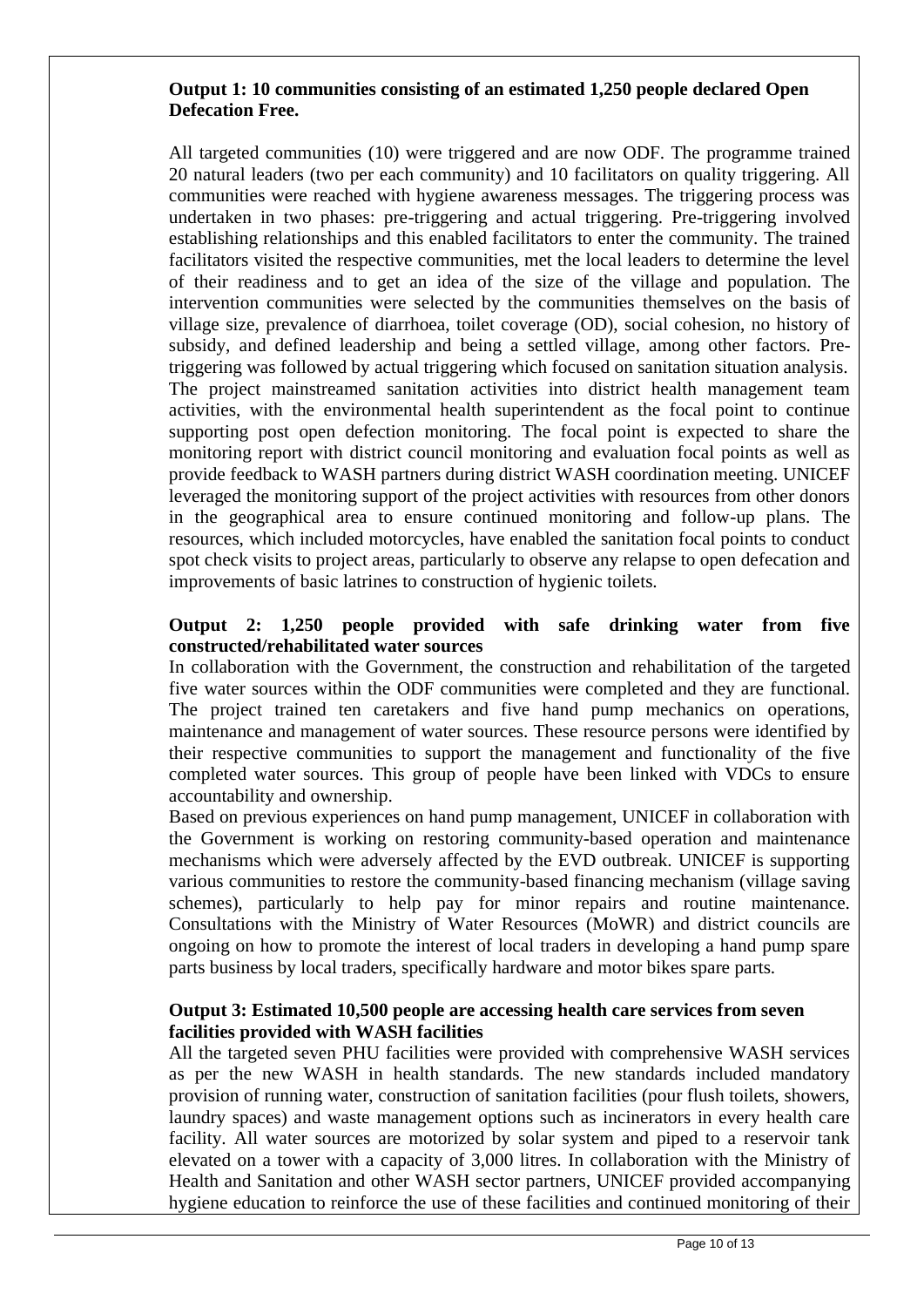use. The provision of WASH services in these facilities significantly improved health workers' sense of safety and the patients'/communities' confidence in the health facilities' quality and safety. It is estimated that 10,500 people from the catchment area are benefiting from the improved WASH services.

Whereas the project completed all planned activities, the main challenge under this output area is the fact that the majority of health care facilities across the country have poor/no WASH facilities. Furthermore, the already installed WASH facilities, particularly the motorized water supply system, will also require continuous maintenance to ensure their sustained functionality.

# **Output 4: 200 children are provided with child friendly WASH services in 10 primary schools**

## **WASH in schools:**

The project provided all the targeted ten primary schools with comprehensive child friendly WASH services which are now benefiting at least 2,000 children (1,020 girls and 980 boys) in line with Ministry of Education, Science and Technology standards. The comprehensive child friendly WASH package includes water supply facilities (infrastructure), school sanitation, and health education/school led total sanitation. The school health clubs disseminate behaviour change messages including the promotion of proper use of sanitation facilities through their peers while the school management committees are responsible for ensuring the functionality of the WASH infrastructure through community-based operation and maintenance mechanisms

During the reporting period, ten school management committees (90 people), six school health clubs and 20 school focal teachers were trained to support the management of school WASH services and promotion of safe behaviour change among children respectively. Whilst the project met its target, the status of WASH services in the majority of schools across the country are still poor as the project discovered that some of these facilities also require maintenance and this is likely to require additional resources.

**Delays or Deviations** *– (Please provide short justification for any delays or deviations)*

No marked delays or deviations were experienced as the targets were completed within the agreed timeline. The funding was earmarked to support the achievement of sustainable resilient zero of which all the above described outputs contributed to.

While the original proposal had identified Bombali and Kambia as project districts for the community engagement component, with the EVD case reported from Tonkolili and the potential threat of cross border transmission in Kailahun, activities were expanded to cover Tonkolili, Bombali, Kambia, Port Loko and Kailahun districts.

| <b>No. of Beneficiaries</b> |        | <b>Environmental Markers</b>      |
|-----------------------------|--------|-----------------------------------|
| Women                       | 5,968  | e.g. Medical and Bio Hazard Waste |
| <b>Girls</b>                | .020   | e.g. Chemical Pollution           |
| Men                         | 5,782  | None                              |
| <b>Boys</b>                 | 980    |                                   |
| <b>Total</b>                | 13,750 |                                   |

|      | <b>Environmental Markers</b>      |
|------|-----------------------------------|
|      | e.g. Medical and Bio Hazard Waste |
|      | e.g. Chemical Pollution           |
| None |                                   |
|      |                                   |
|      |                                   |

**Gender and Environmental Markers** *(Please provide disaggregated data, if applicable)*

## **Best Practice and Summary Evaluation** *(one paragraph)*

Based on the lessons learnt from the EVD outbreak and its impact on health care and education systems, UNICEF in collaboration with WASH line ministries reviewed and developed new WASH in health and schools standards and guidelines to enhance infection prevention and control. The new standards, have significantly increased the overall cost for the improvement of WASH facilities in these institutions. However, they have also improved health workers' sense of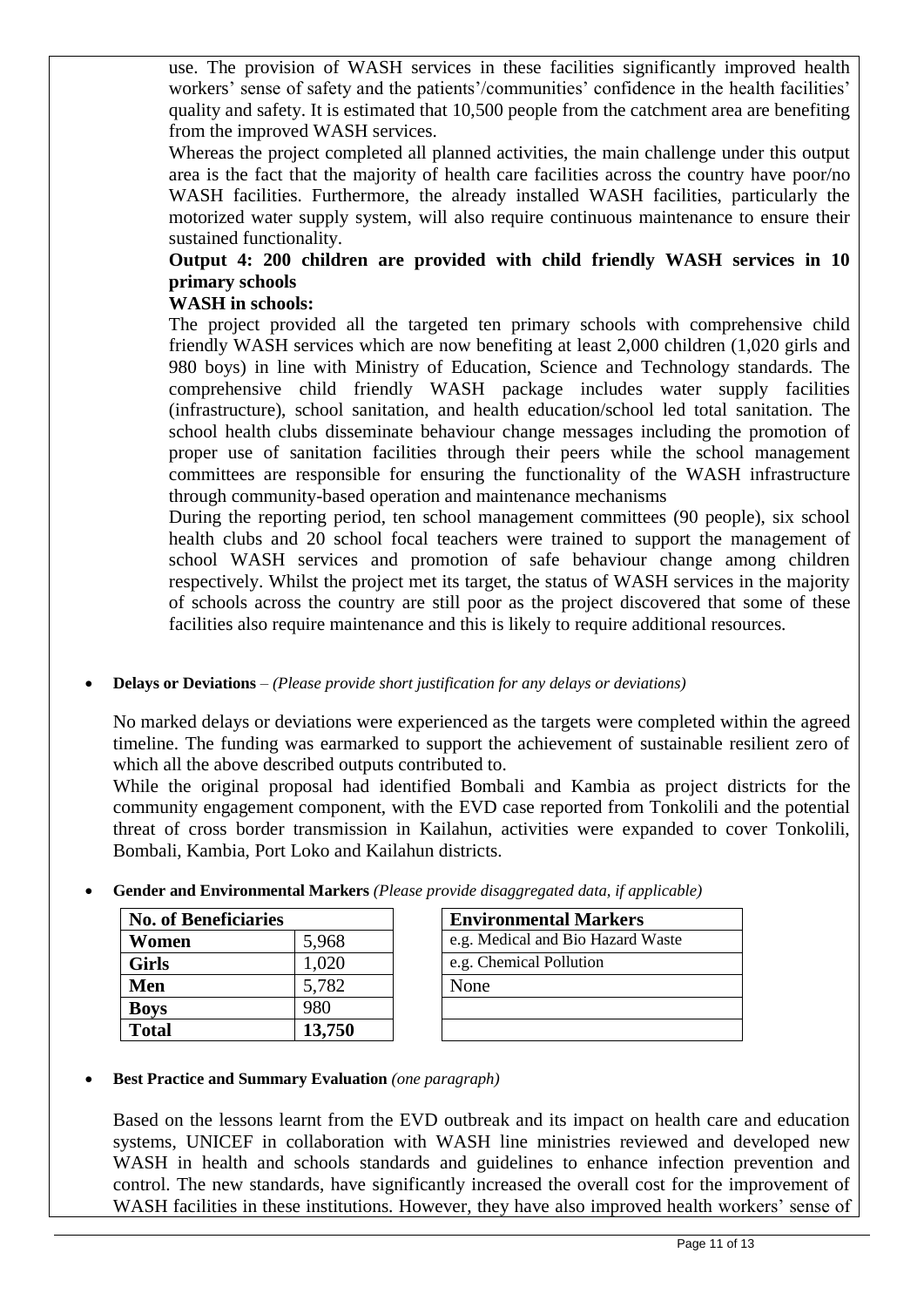safety and the patients'/communities' confidence in the health facilities' quality and safety, and influenced the Government to prioritize WASH services in health care facilities after realizing that the existing facilities are suboptimal. The use of a community engagement framework which focused on using the national and traditional social structures as entry points to social mobilization was instrumental during the EVD outbreak and UNICEF will apply the same innovative approach in future community sanitation interventions, particularly during CLTS programming. The active engagement and leadership by the Paramount Chiefs (PCs) and the revitalization of VDCs established during the project period is sustained and is an integral component of community engagement for health and education programmes.

## **Lessons learned**

This project was implemented during the final phases of the EVD outbreak. Key lessons learned included, first, the added value of working through the national WASH sector coordination platform. This approach greatly strengthened the institutionalization of sector coordination and enhanced the stewardship by the Government. The EVD outbreak exposed the pre-existing poor WASH situation in both in the communities and in public institutions and helped in getting the issue on to the national agenda. The Government priority is now focusing on improving WASH services in public institutions, specifically schools and health care facilities.

Secondly, the use of established social structures within the communities through a community engagement framework was useful and supported social mobilization for behaviour change, including hand washing with soap and water. The availability of national and district level SM pillar platforms greatly facilitated efficient and effective rapid outbreak response. Engagement of Paramount Chiefs and the consolidation of VDCs as an overarching community platform remains one of the key legacies of the EVD response.

## **Story on the Ground**

#### **Developing communities in Sierra Leone**

Two things immediately strike you when you arrive in the village of Thigbonor in Lokomasama chiefdom: the place is extremely tidy, and the high street is almost deserted. After a four-hour drive from Sierra Leone's capital, Freetown, we park under a large banana plant, and follow people's indications to the outskirts of the village. I've been caught out before in West Africa when villagers promise "a short walk" under a hot sun, but in this case within two minutes the trees have given way to large open grassland and we quickly find much of the village digging, weeding and planting the rich brown soil. If it wasn't already apparent that this is one organised village, a cardboard sign next to the road spells out what's going on. With the help of the men, women and youths actively at work, this patch of land is being transformed into a village okra and pepper garden under the guidance of the 'VDC' or Village Development Committee.

"This sort of VDC thing wasn't existing before," the village headman and chair of the VDC, Aboubakar Kamara, tells me during a short break from hoeing. He says it was during the Ebola outbreak, which was declared over on 7 November 2015, that the community started to work together.

This village of around 700 people was a hotspot for Ebola infections, with at least 25 confirmed deaths. During the quarantine period imposed on the village, crops ripening in the fields went to waste because villagers weren't allowed to leave their homes.

Now, through the VDC, they are getting back on their feet. The villagers work together on Thursdays and Sundays to implement the community action plan they have drawn up, which is proudly displayed on a notice board in the centre of the village. Their initial priorities are the agricultural project to re-launch food production, a toilet block, and also a scheme to encourage the continual practice of hand-washing as a safe-guard against Ebola and other deadly diseases. Each home has a hands-free 'tippy tap' handwashing station made within the village from a jerry can, string and a wooden frame.

Community groups – like development committees, neighbourhood watch groups, and village taskforces – were a key part of the successful response to the Ebola outbreak. The government and agencies like